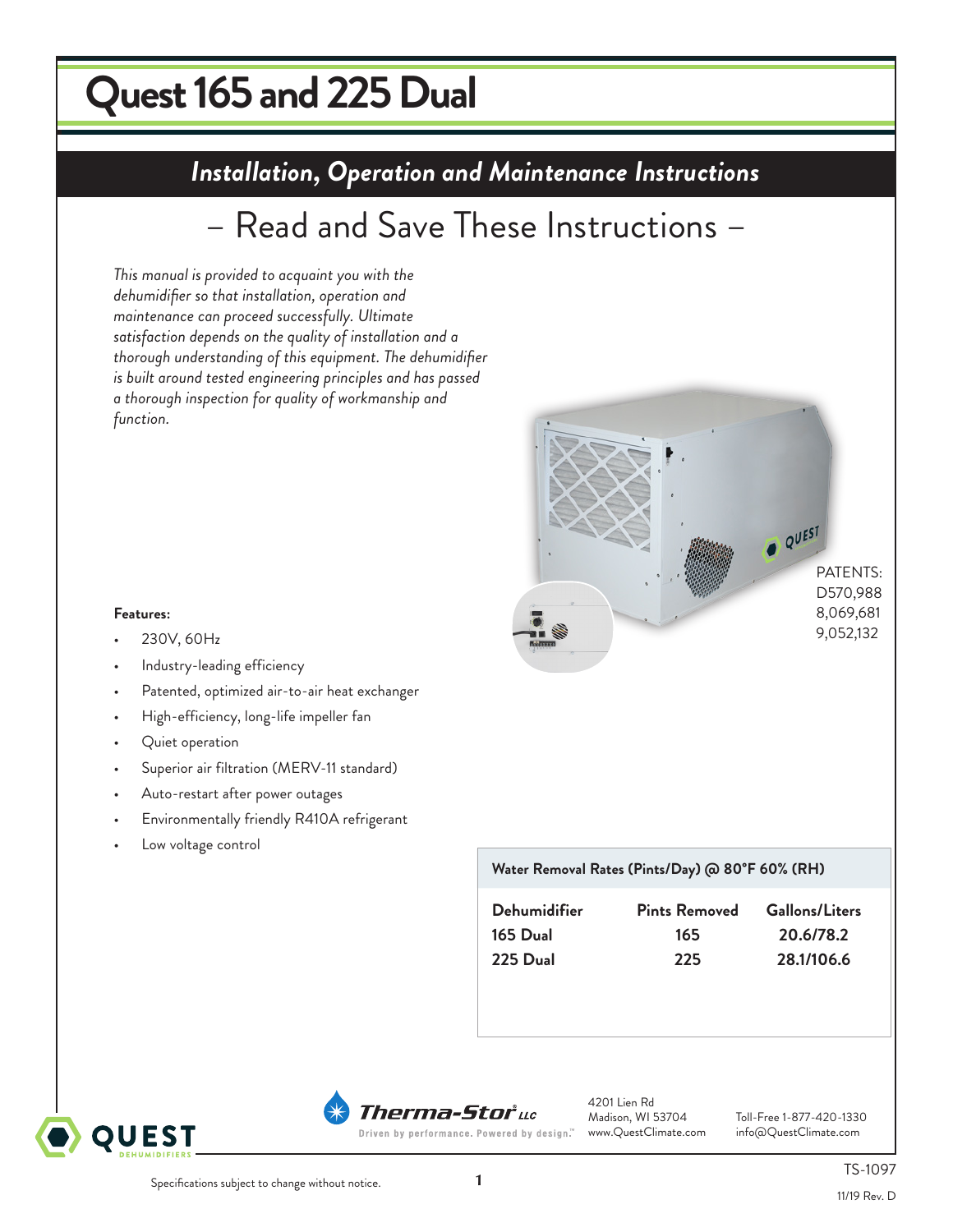### **Table of Contents**

| 4. Installation                            |  |  |  |  |
|--------------------------------------------|--|--|--|--|
|                                            |  |  |  |  |
|                                            |  |  |  |  |
|                                            |  |  |  |  |
|                                            |  |  |  |  |
|                                            |  |  |  |  |
|                                            |  |  |  |  |
|                                            |  |  |  |  |
| 5. Controls                                |  |  |  |  |
|                                            |  |  |  |  |
|                                            |  |  |  |  |
|                                            |  |  |  |  |
| 5.2B Honeywell Remote Humidistat  9        |  |  |  |  |
|                                            |  |  |  |  |
|                                            |  |  |  |  |
|                                            |  |  |  |  |
| 7. Service                                 |  |  |  |  |
|                                            |  |  |  |  |
|                                            |  |  |  |  |
|                                            |  |  |  |  |
|                                            |  |  |  |  |
|                                            |  |  |  |  |
| 7.6 Compressor/Capacitor Replacement 12    |  |  |  |  |
| 7.6A Checking Compressor Motor Circuits 12 |  |  |  |  |
| 7.6B Replacing Burned Out Compressor 13    |  |  |  |  |
| 7.6C Replacing Compressor-Nonburn Out13    |  |  |  |  |
|                                            |  |  |  |  |
|                                            |  |  |  |  |
|                                            |  |  |  |  |
|                                            |  |  |  |  |
|                                            |  |  |  |  |
|                                            |  |  |  |  |
|                                            |  |  |  |  |
|                                            |  |  |  |  |
| Warranty                                   |  |  |  |  |
|                                            |  |  |  |  |

O QUEST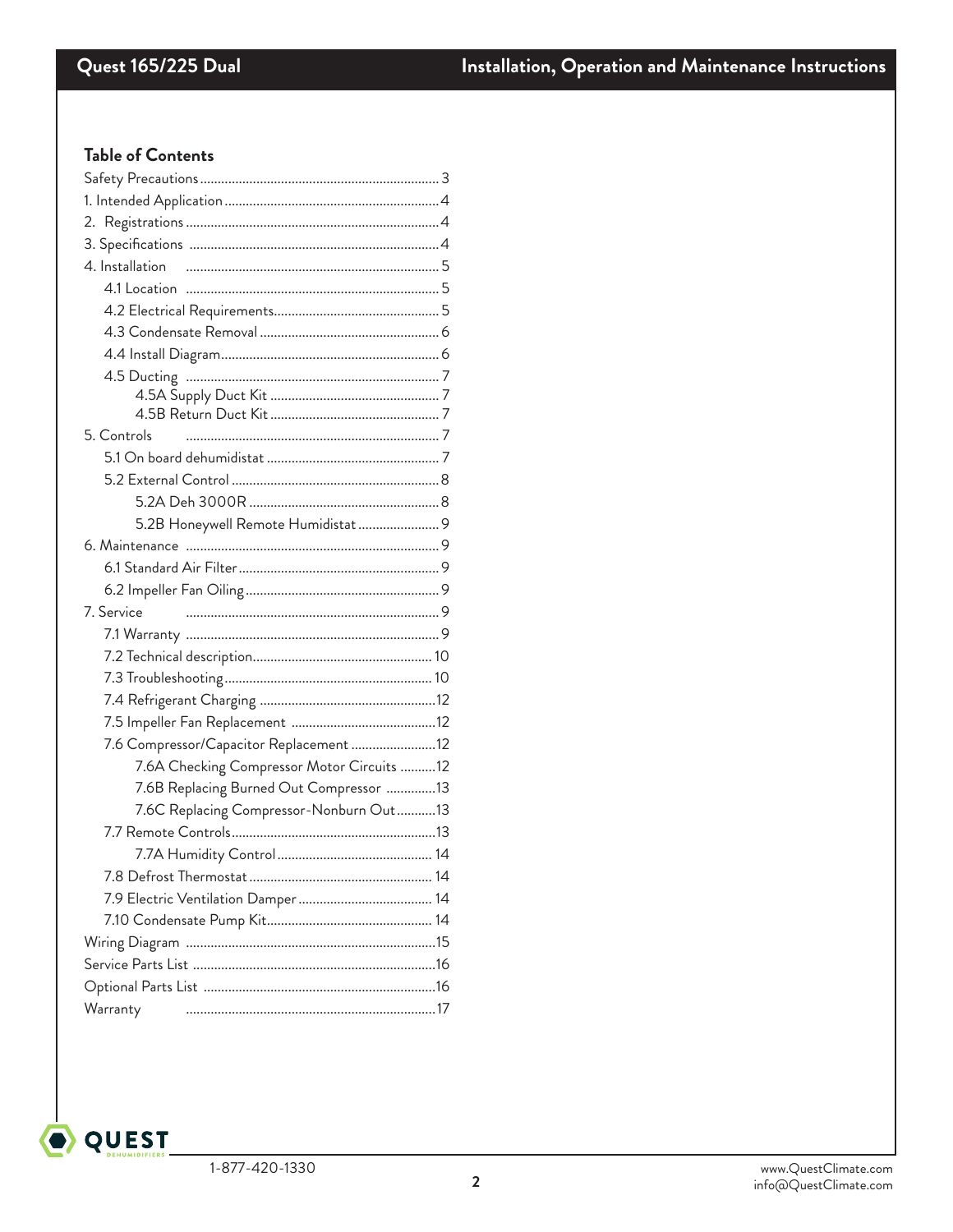### **Safety Precautions**

Read the installation, operation and maintenance instructions carefully before installing and operating this device. Proper adherence to these instructions is essential to obtain maximum benefit from your **Quest Dual** Dehumidifier.

## **READ AND SAVE THESE INSTRUCTIONS**

- The device is designed to be installed INDOORS IN A SPACE THAT IS PROTECTED FROM RAIN AND FLOODING.
- Install the unit with space to access the back or side panels for maintenance and service. DO NOT INSTALL UNIT WITH THE SERVICE PANELS INACCESSIBLE.
- Avoid directing the discharge air at people, or over the water in pool areas.
- If used near a pool, spa or water; be certain there is NO chance the unit could fall into the water, be splashed and that it is plugged into an outlet that is a GROUND FAULT INTERRUPT protected circuit.
- DO NOT use the device as a bench or table.
- DO NOT place the device directly on structural members. Provide vibration isolation in order to minimize operational vibration and/or noise.
- A drain pan MUST be placed under the unit if installed above a living area or above an area where water leakage could cause damage
- Never operate a unit with a damaged power cord. If the power cord is damaged it must be replaced by the manufacturer, its service agent, or similarly qualified person in order to avoid a hazard.
- Make all electrical connections in accordance with the current edition of the NEC ANSI/NFPA 70 and any national and local codes or ordinances that may apply.
- Maintain a minimum 1ft. (.3m) clearance to avoid obstructing the air return and supply.
- This appliance is not intended for use by persons (including children) with reduced physical, sensory or mental capabilities, or lack of experience and knowledge, unless they have been given supervision or instruction concerning use of the appliance by a person responsible for their safety. Children should be supervised to ensure that they do not play with the appliance.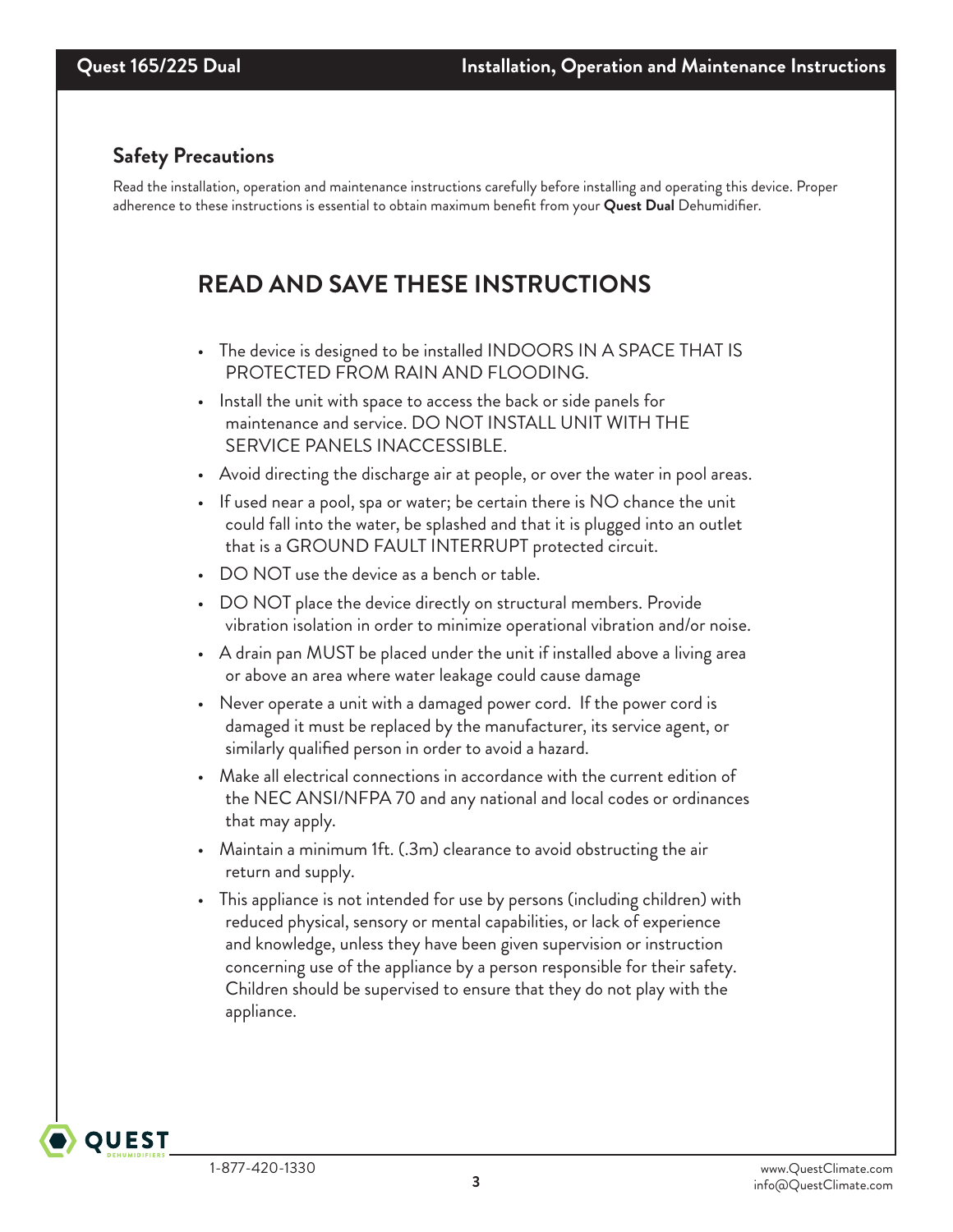### **1. Intended Application for Quest Dual Dehumidifier**

The Quest Dual Dehumidifier is designed to operate in temperatures between 56° and 95°F.

In order to efficiently control humidity levels, the area in which the dehumidifier is to be operated must be free of water intrusion or excessive fresh (outside) air infiltration. Before installing the Quest Dual Dehumidifier, water intrusion and air infiltration problems should be addressed or noted in calculations.

### **2. Registrations**

The Quest Dual Dehumidifier units conform to unified standard UL 60335-2-40, CSA C22,2#60335-2-40. US Patents: D570,988 / 8,069,681 / 9,052,132

### **3. Specifications @ 80°F/60% RH**

| Unit:                                                  | 4037410 165 Dual                                                                          | 4035400 225 Dual                                                                           |  |  |
|--------------------------------------------------------|-------------------------------------------------------------------------------------------|--------------------------------------------------------------------------------------------|--|--|
| <b>Blower:</b><br>(Tested with duct collars on)        | 391 CFM @ 0.0" WG<br>363 CFM @ 0.2" WG<br>337 CFM @ 0.4" WG                               | 526 CFM @ 0.0" WG<br>495 CFM @ 0.2" WG<br>458 CFM @ 0.4" WG                                |  |  |
| Power (Watts):                                         | 860                                                                                       | 1500                                                                                       |  |  |
| Supply voltage:                                        | 220-240 VAC -<br>1 Phase - 60 Hz.                                                         | 220-240 VAC -<br>1 Phase - 60 Hz.                                                          |  |  |
| <b>Current Draw (Amps):</b>                            | 3.6                                                                                       | 6.9                                                                                        |  |  |
| Energy Factor: (L/kWh)                                 | 3.7                                                                                       | 2.9                                                                                        |  |  |
| <b>Operating Temp:</b>                                 | 56°F - 95°F                                                                               | 56°F - 95°F                                                                                |  |  |
| Water Removal (Pints/Day):<br>Efficiency (Pints/kWh):  | 165<br>7.8                                                                                | 225<br>6.1                                                                                 |  |  |
| Air Filter (MERV-11 Nominal):                          | Size: 16" x 20" x 2"                                                                      | Size: $16" \times 20" \times 2"$                                                           |  |  |
| Power Cord:                                            | <b>NEMA 6-15P</b>                                                                         | <b>NEMA 6-15P</b>                                                                          |  |  |
| 10' 14/3 SJTW                                          | 0                                                                                         |                                                                                            |  |  |
| <b>Drain Connection:</b>                               | 3/4" Threaded NPT                                                                         | 3/4" Threaded NPT                                                                          |  |  |
| <b>Refrigerant Type:</b><br>Refrigerant Amount:        | <b>R410A</b><br>2lb. Ooz.                                                                 | <b>R410A</b><br>2lb. Ooz.                                                                  |  |  |
| Dimensions:<br>Width:<br>Height:<br>Length:<br>Weight: | Unit<br>Shipping<br>25'<br>20.25"<br>21.75"<br>29"<br>42"<br>37.88"<br>140 lbs<br>160 lbs | Unit<br>Shipping<br>25''<br>20.25"<br>21.75"<br>29"<br>37.88"<br>42"<br>160 lbs<br>180 lbs |  |  |

\* Requires buck/boost transformer to run on 208V or 277V

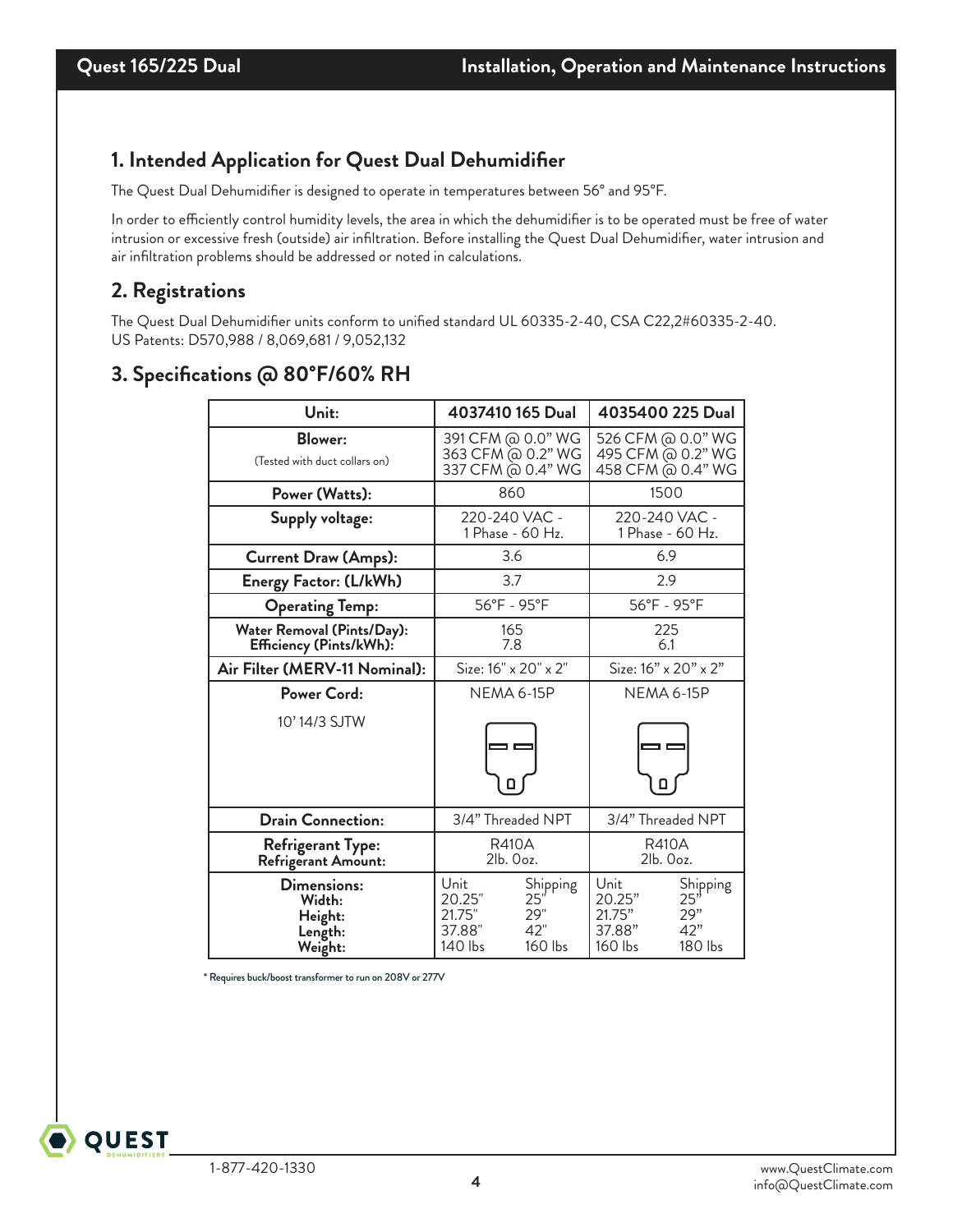### **4. Installation**

### **4.1 Location**

The Quest Dual Dehumidifier can be installed in a variety of locations to meet the owner's needs as listed below. In all cases keep the following cautions in mind:

- It is designed to be installed INDOORS IN A SPACE THAT IS PROTECTED FROM RAIN AND FLOODING.
- Install the unit with space to access the back and side panels for maintenance and service and also to allow easy access to the filter cover panel. DO NOT INSTALL UNIT WITH THE FRONT PANEL OR FILTER COVER PANEL INACCESSIBLE.
- Avoid discharging the air directly at people, or over the water in pool areas.
- Be certain there is NO chance the unit could fall into water or be splashed and that it is plugged into a GROUND FAULT INTERRUPTER.
- DO NOT use the Quest Dual Dehumidifier as a bench or table.
- DO NOT place the Quest Dual Dehumidifier directly on structural members. Provide vibration isolation in order to minimize operational vibration and/or noise.
- A drain pan MUST be placed under the unit if installed above an area where water leakage could cause damage.
- Maintain a minimum 1ft. (.3m) clearance to avoid obstructing the air return and supply.
- Place the Quest Dual Dehumidifier on supports that raise the base of the unit 2.5" above the drain pan to a P-trap can be installed. See Section 4.3.
- The Quest Dual Dehumidifier may be suspended with steel hanger, straps, or a suitable alternative from structural members, unit must be supported from underneath. Don't hang from sides or ends. See section 4.4

### **4.2 Electrical Requirements**

The Quest Dual Dehumidifier plugs into NEMA rated Receptacles. The amp draws for each unit under normal operating conditions are listed on page 4. A ground fault interrupter protected circuit is required.

Install the remote control panel in a central area of the structure where it will sense the relative humidity of the structure accurately. Do not install the control panel where it may not accurately sense the relative humidity such as near HVAC supply registers, near exterior doors, or near a pool or spa. The installer must supply the wiring between the Quest Dual Dehumidifier and the control panel. Be sure to safely route the control wiring to prevent damage during installation. Be careful not to cross the wires when connecting the Quest Dual Dehumidifier and the remote control panel.

The remote controls of the Quest Dual Dehumidifier are powered by a low voltage circuit (24 VAC) and must NEVER contact or be connected to a high voltage circuit. The control terminals and remote control are labeled and numbered to prevent confusion. Be sure to consult the electrical schematic in this manual or inside the access panel of the Quest Dual Dehumidifier before making the control connections.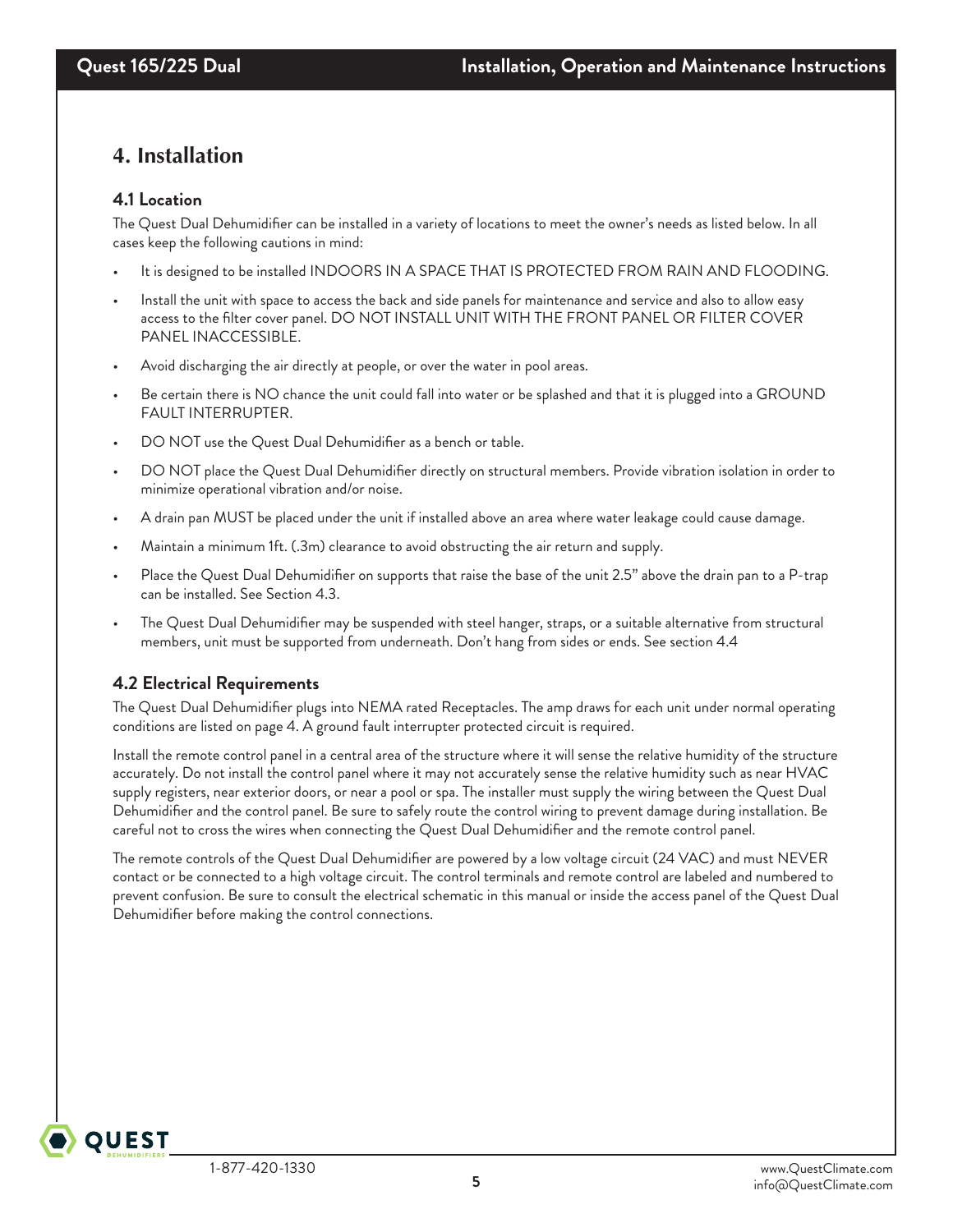$\bigwedge$  CAUTION! For proper drainage, the unit must be mounted so the drain outlet is at least 4" **above the floor drain, and must be fully supported under the base.**

### **4.3 Condensate Water Removal**

Condensate drains by gravity via the drain port. Use 3/4" male NPT PVC pipe. An optional condensate pump kit may be installed if a lift is required to dispose of the condensate. Optional parts list for information on the kit.

Follow Diagram



### **4.4 Hanging Diagram**

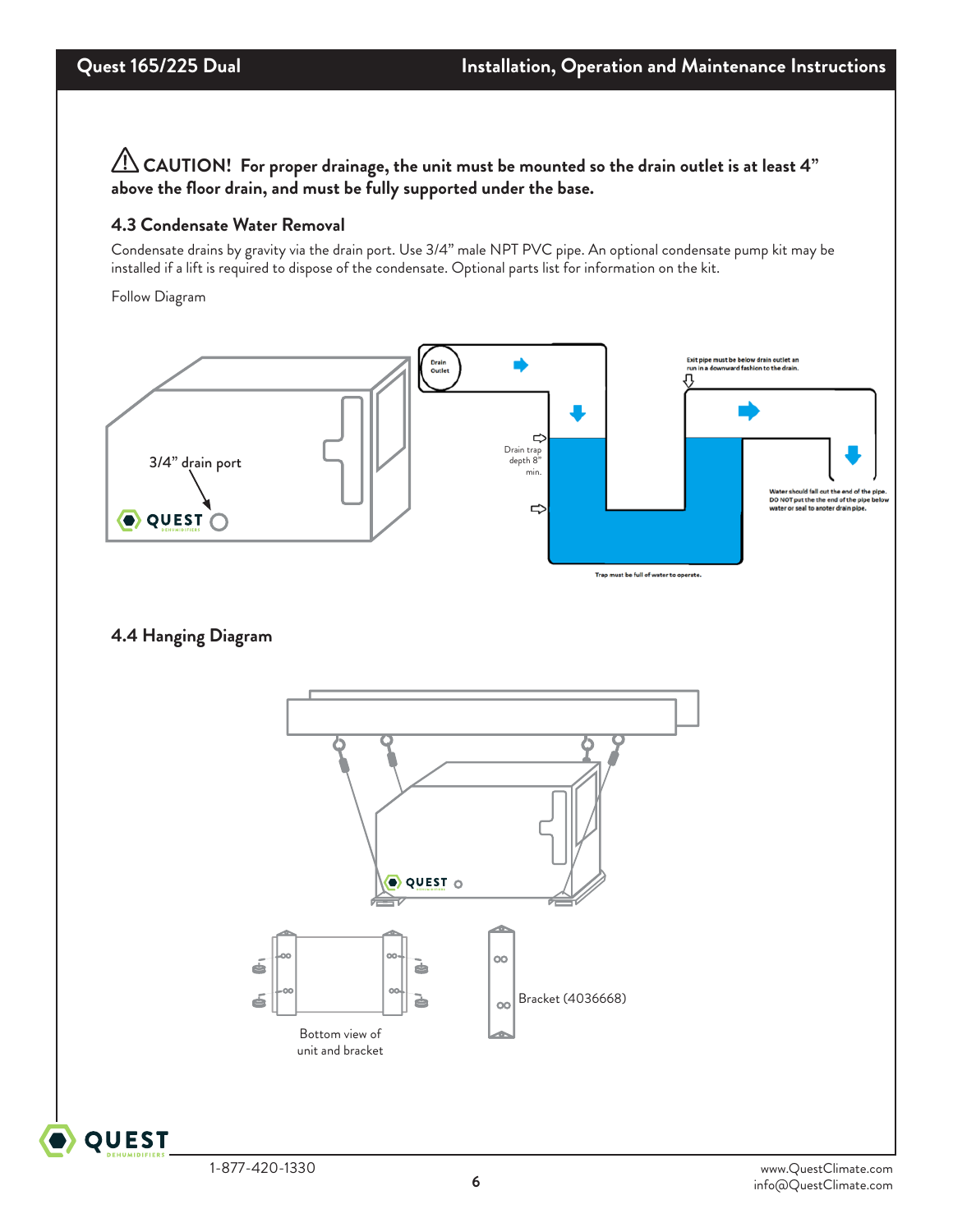### **4.5 Ducting**

### **4.5A Supply Duct Kit (P/N 4028607)**

A factory designed supply duct kit can be purchased to accept 10" ducting to both outlets of the Quest Dual. Contact your dealer or call 1-877-420-1330 to order or go to www.questclimate.com/product-category/accessories.

### **4.5B Return Duct Kit (P/N 4028610)**

A factory designed return duct kit can be purchased to accept 12" ducting. Contact your dealer or call 1-877-420-1330 to order or go to www.questclimate.com/product-category/accessories.

\*Recommended 25' max run on both supply/return ducting.

### **5. Control Options**

The Quest Dual Dehumidifier can be controlled by its on board dehumidistat or with an external control using its low voltage terminal block.

### **5.1 On board dehumidistat**

\*Place switch into dehumidistat mode.

The humidity control is an adjustable switch that closes when the relative humidity of the air in which it is located rises to the dial set point. It opens when the RH drops 4 to 6% below the set point.



Approximate Humidity Levels Per Setting

"Dry" 20% to 30% Relative Humidity

"Normal" 50% Relative Humidity (Recommended)

"Humid" 80% to 90% Relative Humidity

The dehumidifier will run until the relative humidity (RH) is reduced to the humidity control dial setting.

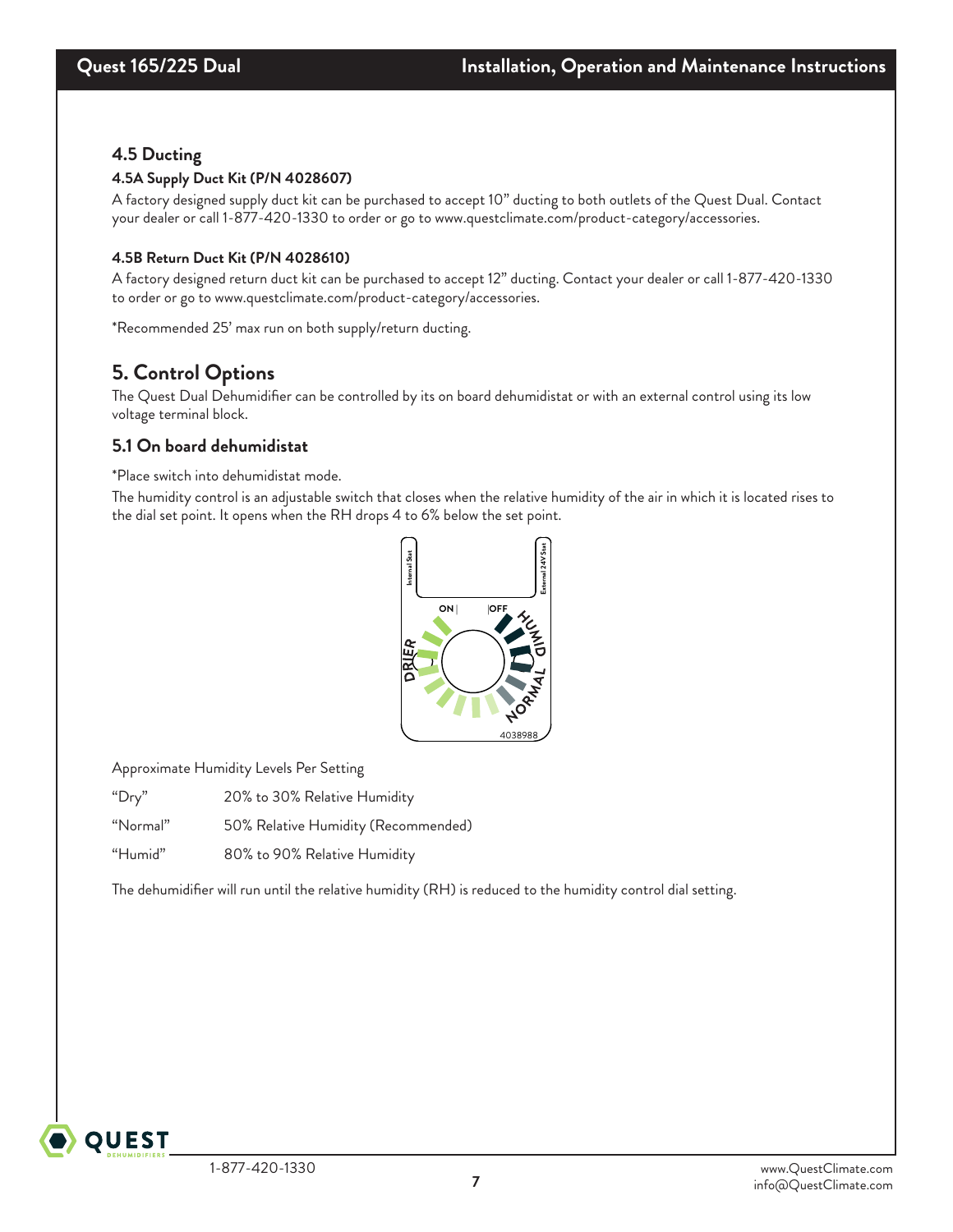### **5.2 External Control**

\*Place switch to 24V mode.

The Quest Dual Dehumidifier is controlled using five terminals.

COM = 24volt AC power transformer neutral side (common with white)<br>FAN = Fan control<br>24V = transformer high side<br>DEHU = Dehumidification (fan and compressor) control FAN = Fan control 24V = transformer high side DEHU = Dehumidification (fan and compressor) control FLOAT = Normally closed, external float switch can be wired to turn off unit I can be wired<br>

Between the COM and the 24V is a 40VA transformer. This low voltage power source powers the relay coils which control the fan and compressor. This 24VAC transformer can also be used to power HVAC assessories external to the dehumidifier.

- To turn on the dehumidifier make contact between 24V and DEHU terminals.
- To turn on the fan make contact between 24V and FAN terminals.
- To power a 24V HVAC accessory, connect the accessory to the COM terminal and the 24V terminal.

#### **NOTE: 18 ga wire needed between the Quest Dual dehumidifier and the external control**

#### **Quest offers two external control options**

# **NOTE: 22 ga wire needed for sensor**

QUEST DEH 3000R CONTROL WIRING DIAGRAM

HONEYWELL REMOTE HUMIDISTAT WIRING DIAGRAM

**COM**



### **5.2A DEH 3000R 5.2B Honeywell Remote Humidistat**

BEFORE TURNING ON UNIT: 1. CUT AND REMOVE ZIP TIE 2. PLUG HOLES USING INCLUDED PLUGS

#### 4028531 4020175

### HONEYWELL REMOTE HUMIDISTAT WIRING DIAGRAM



Contact your dealer or call 1-877-420-1330 to order or go to www.questclimate.com/product-category/accessories.

**COMP FAN**

QUEST DEH 3000R CONTROL WIRING DIAGRAM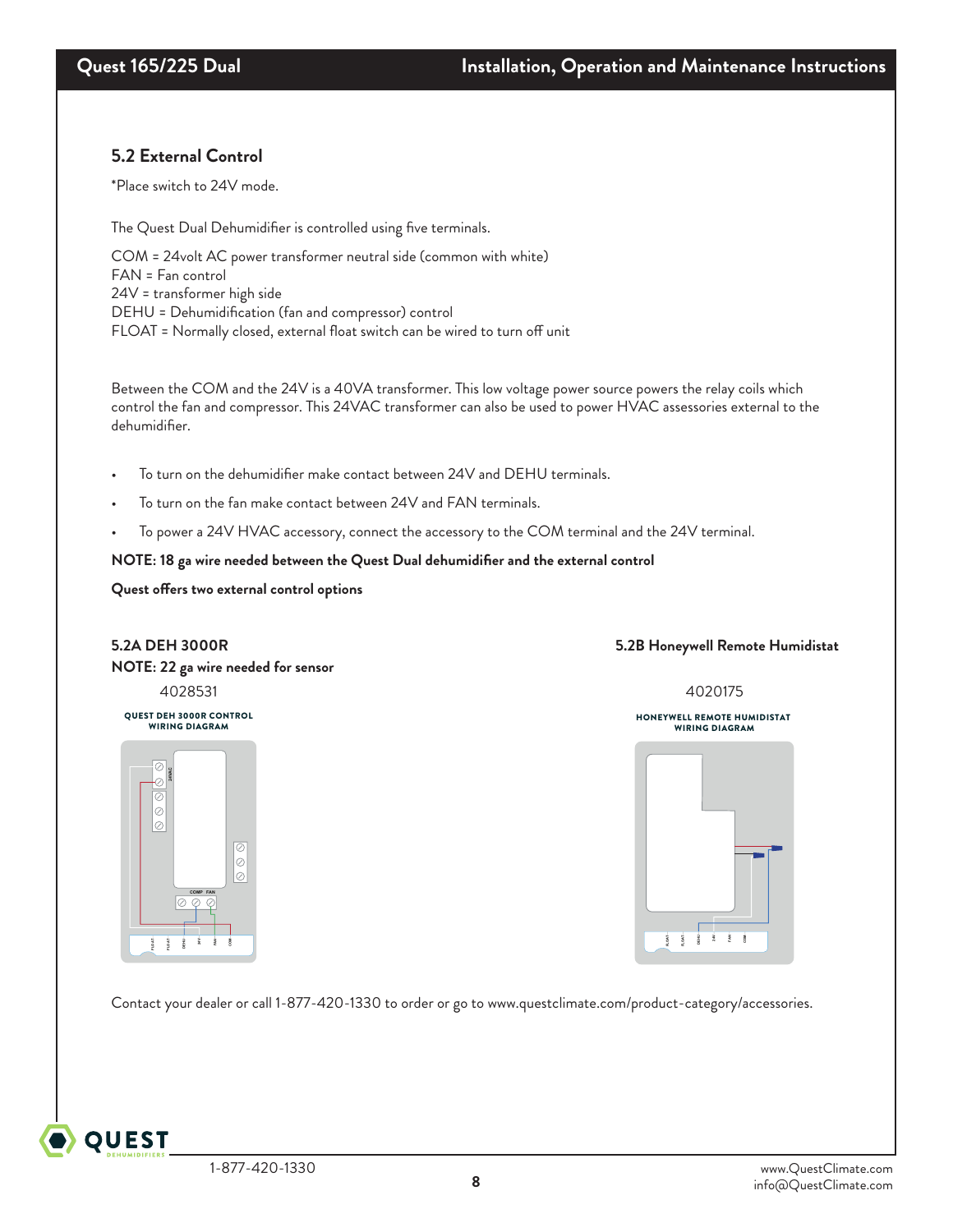**5.2C Daisy Chain** 



### **6. Maintenance**

 **WARNING! NOTE: Do not operate the unit without the filter or with a less effective filter. The heat exchange coils inside the unit could become clogged and require disassembly to clean. Filter non-compliance invalidates the product warranty.**

### **6.1 Standard Air Filter**

The Quest Dual Dehumidifier ships with a standard MERV 11 efficient pleated fabric filter. This filter should be checked every six months. Operating the unit with a dirty filter will reduce dehumidifier capacity and efficiency and may cause the compressor to cycle off and on unnecessarily on the defrost control.

To access the air filter, remove the filter access panel from the end of the Quest Dual Dehumidifier. The filter should be readily visible and can be removed by pulling it straight out of the Quest Dual Dehumidifier.

We recommend changing the filter at least every 6 months. For agriculture we recommend changing the filter with every grow cycle.

### **6.2 Impeller Fan Oiling**

The impeller fan motor is factory lubricated for many years of normal operation, and no further oiling is required.

### **7. Service**

 **WARNING! Servicing the Quest Dual with its high pressure refrigerant system and high voltage circuitry presents a health hazard which could result in death, serious bodily injury, and/or property damage. Only qualified service people should service this unit.**

### **7.1 Warranty**

A warranty certificate has been enclosed with this unit; read it before any repair is initiated. If a warranty repair is required, call the factory first at 1-877-420-1330 for warranty claim authorization and technical assistance.

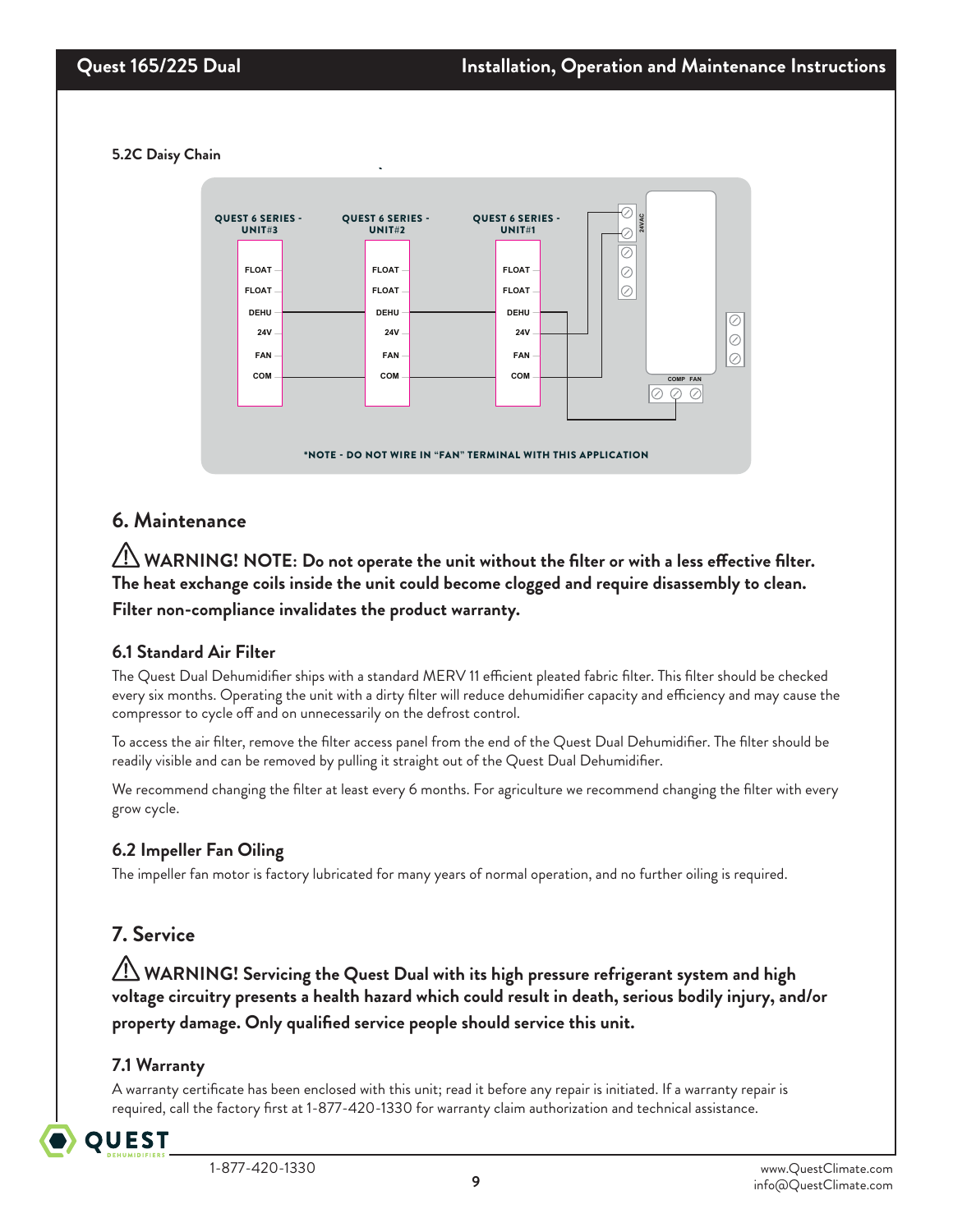### **7.2 Technical Description**

The Quest Dual Dehumidifier uses a refrigeration system similar to an air conditioner's to remove heat and moisture from incoming air, and add heat to the air that is discharged.

Hot, high-pressure refrigerant gas is routed from the compressor to the condenser coil. The refrigerant is cooled and condensed by giving up its heat to the air that is about to be discharged from the unit. The refrigerant liquid then passes through a filter/ drier and capillary tubing which causes the refrigerant pressure and temperature to drop. It next enters the evaporator coil where it absorbs heat from the incoming air and evaporates. The evaporator operates in a flooded condition, which means that all the evaporator tubes contain liquid refrigerant during normal operation. A flooded evaporator should maintain nearly constant pressure and temperature across the entire coil, from inlet to outlet.

The mixture of gas and liquid refrigerant enter the accumulator after leaving the evaporator coil. The accumulator prevents any liquid refrigerant from reaching the compressor. The compressor evacuates the cool refrigerant gas from the accumulator and compresses it to a high pressure and temperature to repeat the process.

### **7.3 Troubleshooting**

#### **Neither fan nor compressor running. Dehumidification is being called for. No fan call.**

- 1. Unit unplugged or no power to outlet.
- 2. Humidity control set too high.
- 3. Loose connection in internal or control wiring.
- 4. Defective Compressor relay.
- 5. Defective control transformer.

#### **Compressor is not running. Dehumidification is being called for. No fan call.**

- 1. Defective compressor run capacitor.
- 2. Loose connection in compressor circuit.
- 3. Defective compressor overload.
- 4. Defective compressor.
- 5. Defrost thermostat open.

### **Compressor cycles on and off. Dehumidification is being called for. No fan call.**

- 1. Low ambient temperature and/or humidity causing unit to cycle through defrost mode.
- 2. Defective compressor overload.
- 3. Defective compressor.
- 4. Defrost thermostat defective.
- 5. Dirty air filter(s) or air flow restricted.

#### **Fan is not running. Dehumidification or fan is being called for.**

- 1. Loose connection in fan circuit.
- 2. Obstruction prevents fan impeller rotation.
- 3. Defective fan.

**OUEST** 

4. Defective fan relay.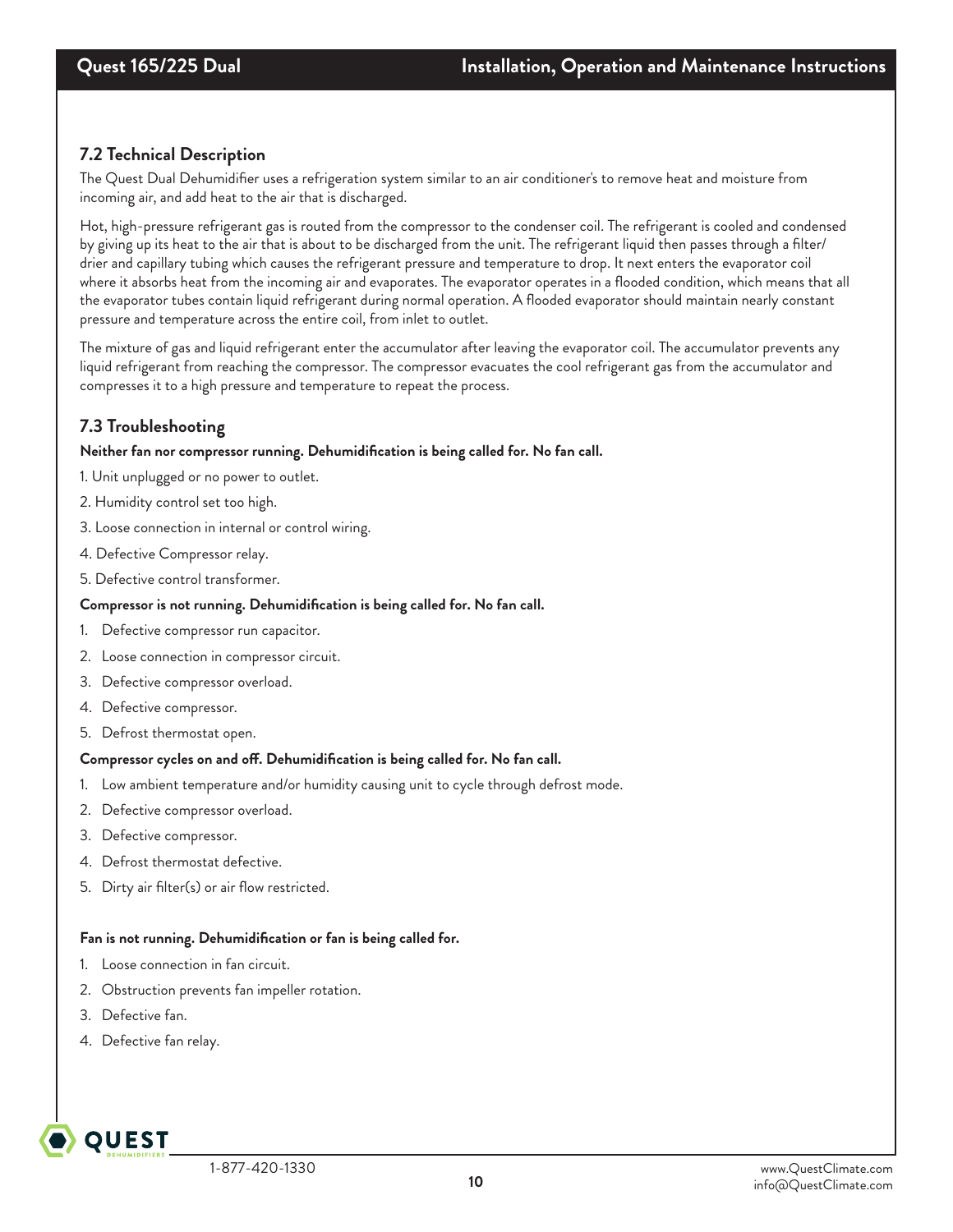**Low dehumidification capacity (evaporator is frosted continuously). Dehumidification is being called for**

- 1. Defrost thermostat loose or defective.
- 2. Low refrigerant charge
- 3. Dirty air filter(s) or air flow restricted.
- 4. Excessively restrictive ducting connected to unit.

#### **No ventilation. Ventilation is being called for.**

- 1. Loose connection in ventilation control circuit
- 2. Loose connection in damper power circuit.
- 3. Defective fresh air damper.

#### **Unit removes some water, but not as much as expected.**

- 1. Air temperature and/or humidity have dropped.
- 2. Humidity meter and or thermometer used are out of calibration.
- 3. Unit has entered defrost cycle.
- 4. Air filter dirty.
- 5. Defective defrost thermostat.
- 6. Low refrigerant charge.
- 7. Air leak such as loose cover or ducting leaks.
- 8. Defective compressor.
- 9. Restrictive ducting.

**OUEST** 

10. Optional Condensate Pump Safety Switch open.

#### **Unit Test to determine problem:**

- 1. Detach field control wiring connections from main unit.
- 2. Connect the 24V and FAN from the main unit together; only the impeller fan should run. Disconnect the wires.
- 3. Connect the 24V and DEHU from the main unit together; the compressor and impeller fan should run.
- 4. If these tests work, the main unit is working properly. You should check the control panel and field control wiring for problems next.
- 5. Remove the control panel from the mounting box and detach it from the field installed control wiring. Connect the DEHU, 24V, and FAN terminals from the control panel directly to the corresponding locations on the main unit. Leave the, FLOAT and COM terminals disconnected!
- 6. Turn on the fan switch; the impeller fan should run. Turn off the fan switch.
- 7. Turn on the humidity control; the compressor and impeller fan should run.
- 8. If these tests work, the problem is most likely in the field control wiring.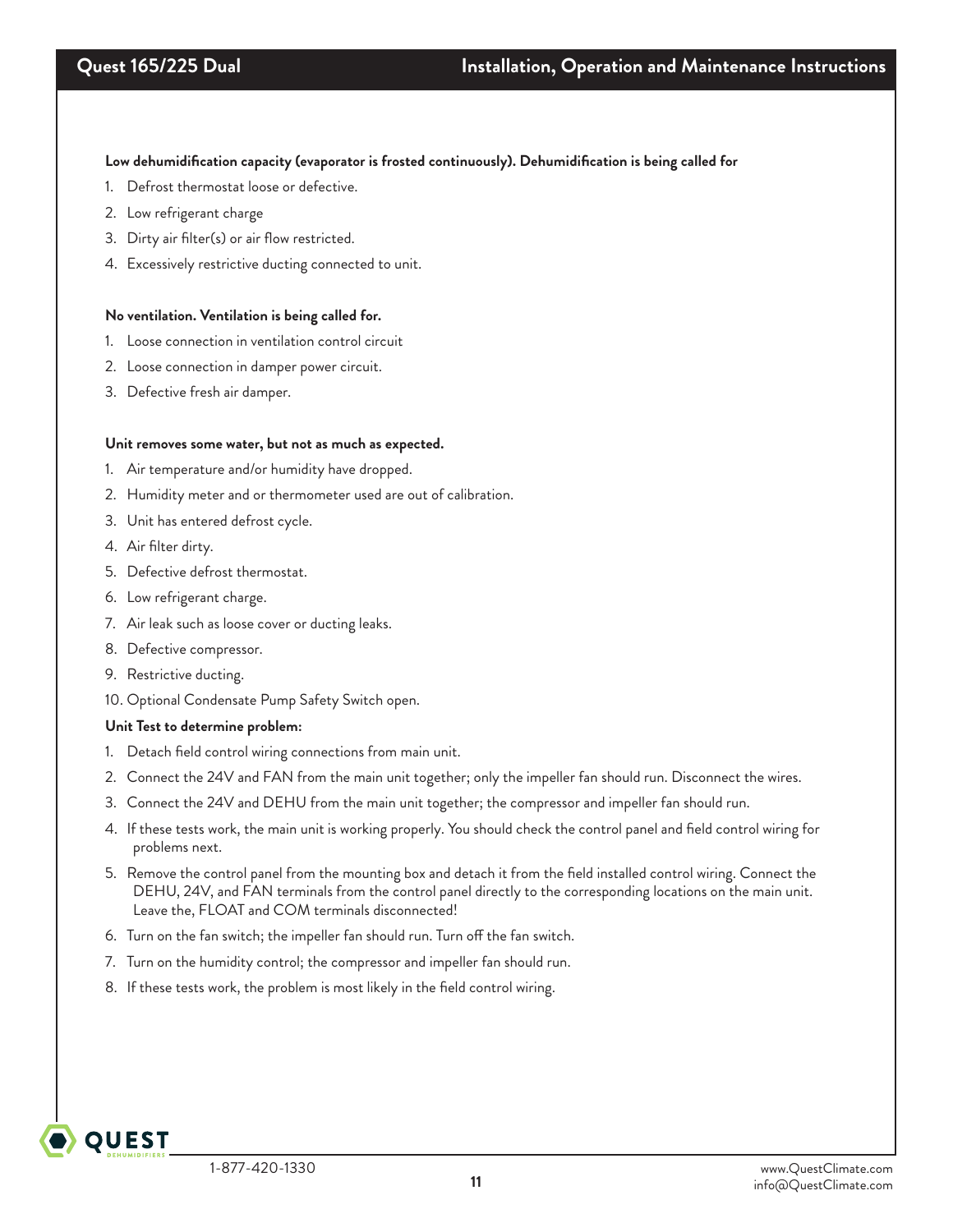### **7.4 Refrigerant Charging**

If the refrigerant charge is lost due to service or a leak, a new charge must be accurately weighed in. If any of the old charge is left in the system, it must be recovered before weighing in the new charge. Refer to the unit nameplate for the correct charge weight and refrigerant type.

### **7.5 Impeller Fan Replacement**

The motorized impeller fan is a unitary assembly consisting of the motor and impeller fan. If defective, the complete assembly must be replaced.

- 1. Unplug the power cord.
- 2. Remove the cabinet access panel.
- 3. Remove the screw attaching the impeller fan support bracket to the base.
- 4. Disconnect the impeller fan leads inside the electric box.
- 5. Remove fan/bracket assembly by removing 3 screws from the bracket and inlet ring assembly.
- 6. Remove the defective impeller fan from the bracket and replace with it with the new impeller fan.
- 7. Reassemble the new impeller fan by reversing the above procedure. Note: There are two pins on the backside of the cabinet that must align with the two holes in the impeller fan support bracket.

### **7.6 Compressor/Capacitor Replacement**

This compressor is equipped with a two terminal external overload and a run capacitor, but no start capacitor or relay (See Figure 4).

### **7.6A Checking Compressor Motor Circuits**

Perform the following tests if the impeller fan runs but the compressor does not with the fan switch and ventilation timer OFF and the humidity control ON.

- 1. Unplug the unit; remove the cabinet side and the electrical connection cover on the compressor top.
- 2. Plug in the unit and turn the humidity control to ON. Check for volts from compressor terminal R to overload terminal 3 using an AC voltmeter. If correct voltage is present, go to step 3. If no voltage, there may be a loose connection in the compressor circuit. Test each component for continuity. See the appropriate section if a defect is suspected.
- 3. Unplug the unit, and then disconnect the red and yellow wires from compressor terminals R & S. Using an ohmmeter check continuity between the points listed below.
- 4. Compressor terminals C and S: No continuity indicates an open start winding. The compressor must be replaced. Normal start winding resistance is 3 to 7 ohms.
- 5. Compressor terminals C and R: No continuity indicates an open run winding. The compressor must be replaced. Normal run winding resistance is .5 to 2 ohms.
- 6. Compressor terminal C and overload terminal 1: No continuity indicates a defective overload lead.
- 7. Overload terminals 1 and 3: If there is no continuity, the overload may be tripped. Wait 10 minutes and try again. If there is still no continuity, it is defective and must be replaced.
- 8. Compressor terminal C and compressor case: Continuity indicates a grounded motor. The compressor must be replaced.
- 9. Disconnect the wires from the run capacitor. Set the ohmmeter to the Rx1 scale. The capacitor is shorted and must be replaced if continuity exists across its terminals. If there is no needle movement with the meter set on the Rx100000 scale, the capacitor is open and must be replaced.
- 10. Reconnect the wires to the compressor and capacitor. Plug in and turn on the unit. If the compressor fails to start, replace the run capacitor.
- 11. If the unit still does not start, adding a hard-start kit (relay & capacitor) will provide greater starting torque. If this doesn't work, the compressor has an internal mechanical defect and must be replaced.

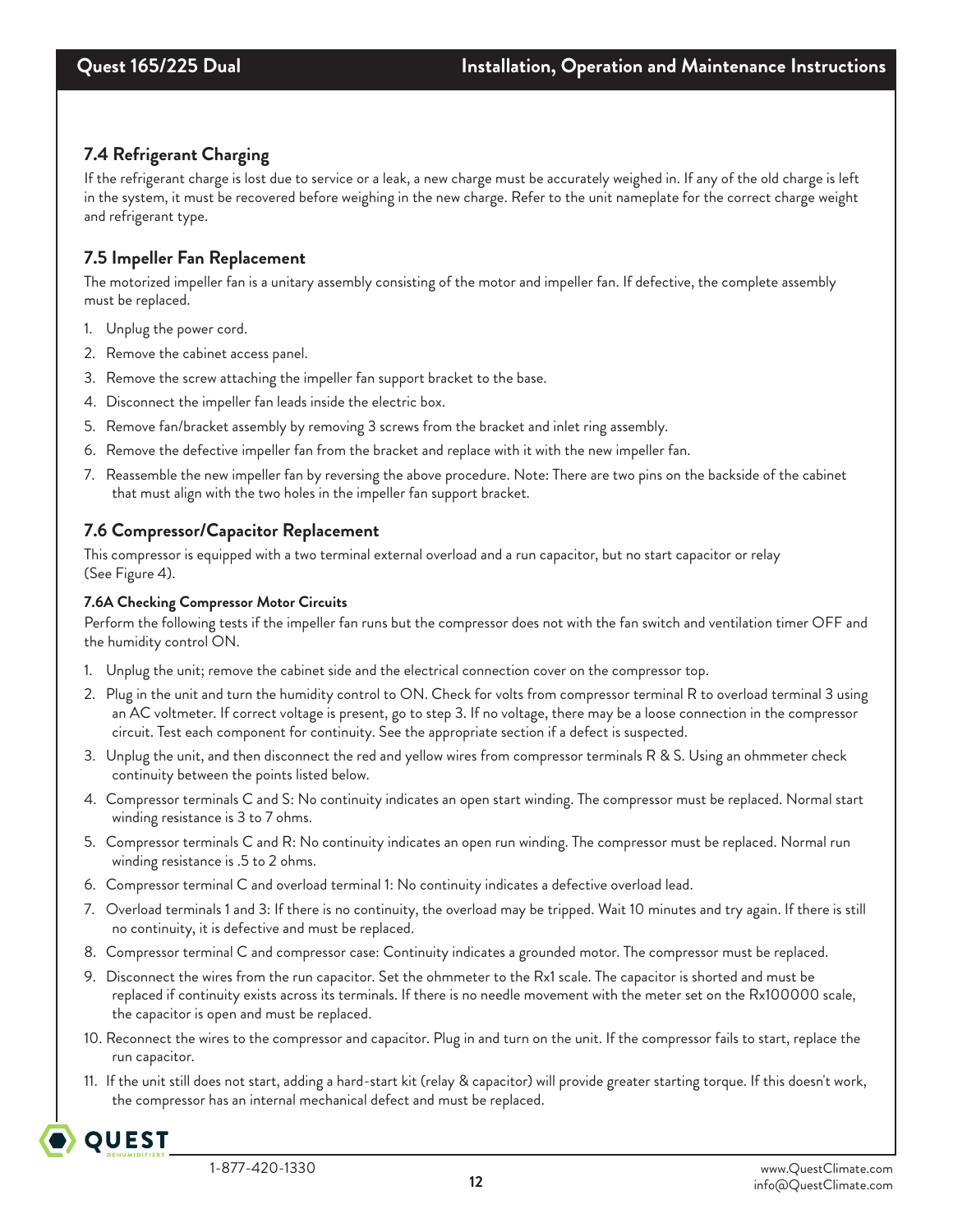### **7.6B Replacing a Burned Out Compressor**

The refrigerant and oil mixture in a compressor is chemically very stable under normal operating conditions. However, when an electrical short occurs in the compressor motor, the resulting high temperature arc causes a portion of the refrigerant oil mixture to break down into carbonaceous sludge, a very corrosive acid, and water. These contaminants must be carefully removed otherwise even small residues will attack replacement compressor motors and cause failures.

The following procedure is effective only if the system is monitored after replacing the compressor to insure that the clean up was complete.

- 1. This procedure assumes that the previously listed compressor motor circuit tests revealed a shorted or open winding.
- 2. Remove and properly dispose of the system charge. **DO NOT** vent the refrigerant or allow it to contact your eyes or skin.
- 3. Remove the burned out compressor. Use rubber gloves if there is any possibility of contacting the oil or sludge.
- 4. To facilitate subsequent steps, determine the type of burn out that occurred. If the discharge line shows no evidence of sludge and the suction line is also clean or perhaps has some light carbon deposits, the burn out occurred while the compressor was not rotating. Contaminants are therefore largely confined to the compressor housing. A single installation of liquid and suction line filter/driers will probably clean up the system.

If sludge is evident in the discharge line, it will likely be found in the suction line. This indicates the compressor burned out will running. Sludge and acid have been pumped throughout the system. Several changes of the liquid and suction filter/driers will probably be necessary to cleanse the system.

- 5. Correct the system fault that caused the burn out. Consult the factory for advice.
- 6. Install the replacement compressor with a new capacitor and an oversized liquid line filter.

In a running burn out, install an oversized suction line filter/drier between the accumulator and compressor. Thoroughly flush the accumulator with refrigerant to remove all trapped sludge and to prevent the oil hole from becoming plugged. A standing burn out does not require a suction line filter/drier.

- 7. Evacuate the system with a good vacuum pump and accurate vacuum gauge. Leave the pump on the system for at least an hour.
- 8. Operate the system for a short period of time, monitoring the suction pressure to determine that the suction filter is not becoming plugged. Replace the suction filter/drier if pressure drop occurs. If a severe running burn out has occurred, several filter/driers may have to be replaced to remove all of the acid and moisture.

### **NOTE: NEVER use the compressor to evacuate the system or any part of it.**

### **7.6C Replacing a Compressor, Nonburn Out**

Remove the refrigerant from the system. Replace the compressor and liquid line filter/drier. Charge the system to 50 PSIG and check for leaks. Remove the charge and weigh in the refrigerant quantity listed on the nameplate. Operate the system to verify performance.

### **7.7 Remote Controls**

**QUEST** 

The Quest Dual Dehumidifier is controlled by devices mounted on a panel that is remote from the unit. You may or may not have the devices listed below depending on the model of the remote control panel you purchased. If the Quest Dual Dehumidifier fails to operate as desired, always check the settings of the controls to insure that they are correct. Check that the controls are receiving 24VAC from the Quest Dual Dehumidifier. Check the connections between the Quest Dual Dehumidifier, the control panel, and the field control wiring.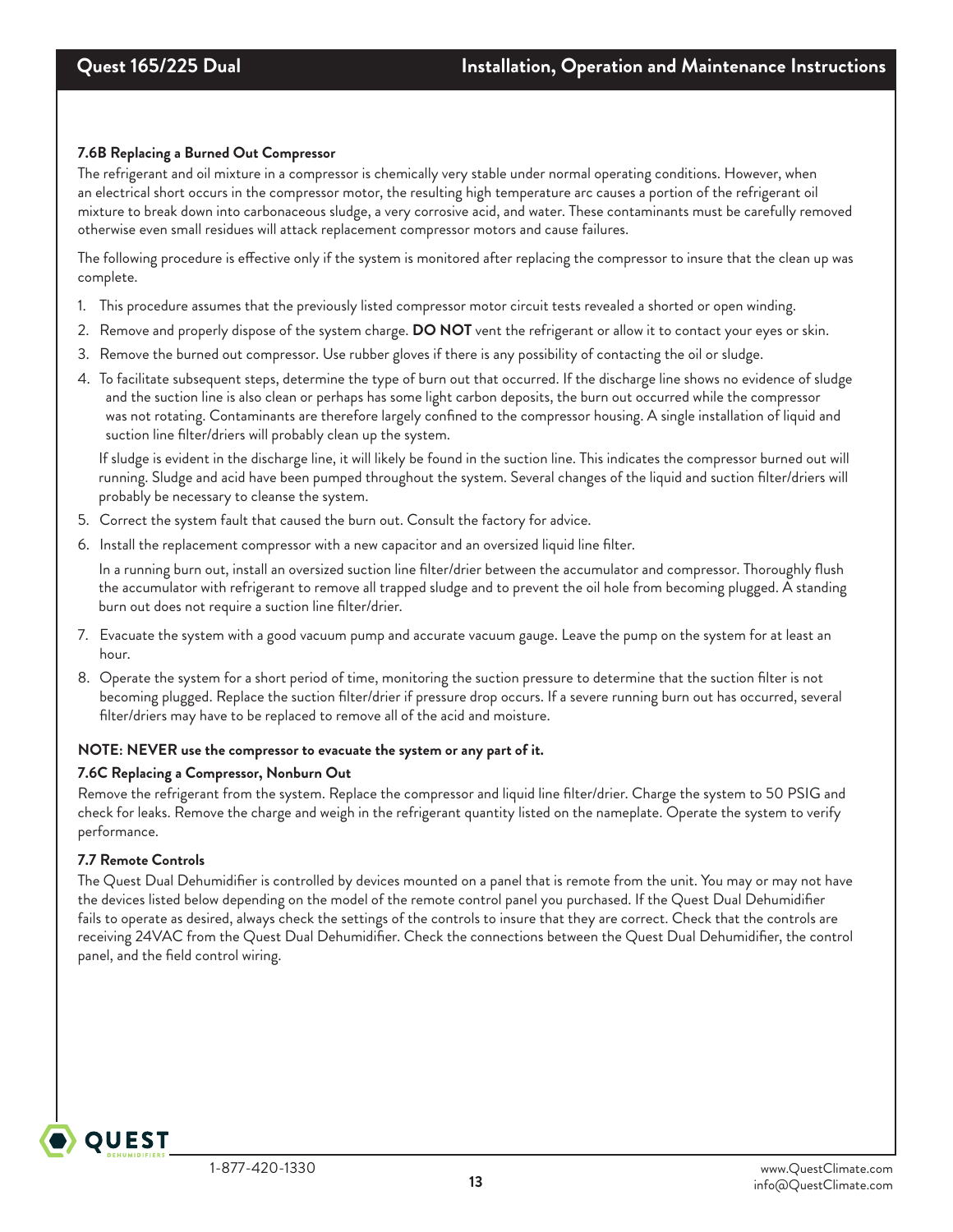### **7.7A Humidity Control**

The humidity control is an adjustable switch that closes when the relative humidity of the air in which it is located rises to the dial set point. It opens when the RH drops 4 to 6% below the set point. If the Quest Dual Dehumidifier does not run, try turning the humidity control clockwise until it reaches the stop and the knob pointer points at "Max Dry" (see back of control panel cover). If it still does not run, remove the stop screw from the panel and turn the knob farther. If it then runs, the humidity control is out of calibration or the RH is below 40%.

The Quest Dual Dehumidifier is equipped with an automatic defrost mechanism. If the Quest Dual Dehumidifier operates in conditions that develop frost on the evaporator, it will sense the frost build-up and automatically defrost the evaporator. The Quest Dual Dehumidifier may not appear to be operating correctly during the defrost sequence, but once the defrost sequence is completed, the Quest Dual Dehumidifier will resume dehumidifying.

### **7.8 Defrost Thermostat**

The defrost thermostat is attached to the refrigerant suction tube between the accumulator and the compressor. It will automatically shut the compressor off if the low side refrigerant temperature drops due to excessive frost formation on the evaporator coil. The impeller fan will continue to run, causing air to flow through the evaporator coil and melt the ice. When the ice has melted, the evaporator temperature will rise and the thermostat will restart the compressor.

### **7.9 Electric Ventilation Damper**

The electric ventilation damper is controlled by the ventilation timer. The damper will open when the ventilation timer is activated to allow fresh air into the structure through the 6" diameter fresh air inlet duct. The electric ventilation damper will remain closed when the ventilation timer is not activated to prevent over-ventilating the structure when the unit is dehumidifying or recirculating the indoor air.

The electric ventilation timer operates on 24 VAC from the control circuit. **DO NOT** connect high voltage to the damper motor or damage to the motor may result. **DO NOT** force the blade of the damper by hand or damage to the damper motor may result.

The damper opens in one direction only. The damper rotates very slowly, allow sufficient time for the damper to cycle. The damper will take approximately 1 minute to cycle from closed to open or from open to closed.

If the electric ventilation damper fails to operate:

- 1. Check that the wiring is correct and that voltage is present at the damper motor.
- 2. Check for any obstruction inside the damper. If the electric ventilation damper fails to operate after performing these checks, it must be replaced.

### **7.10 Condensate Pump Kit**

**QUEST** 

An optional condensate pump kit is available from the factory for use with the Quest Dual Dehumidifier. Condensate is automatically pumped to a remote location when the water level in the pump's reservoir rises to close the float switch.

The pump also contains a safety float switch. The white leads from this switch extend from beneath the pump cover. This switch should be installed in series with the field wire that connects the 24V from the Quest Dual Dehumidifier to the control panel.

If the pump fails, this switch opens the compressor control circuit and stops water production before the reservoir overflows. The Quest Dual Dehumidifier will continue to ventilate or circulate air as normal, but will not dehumidify until this switch closes.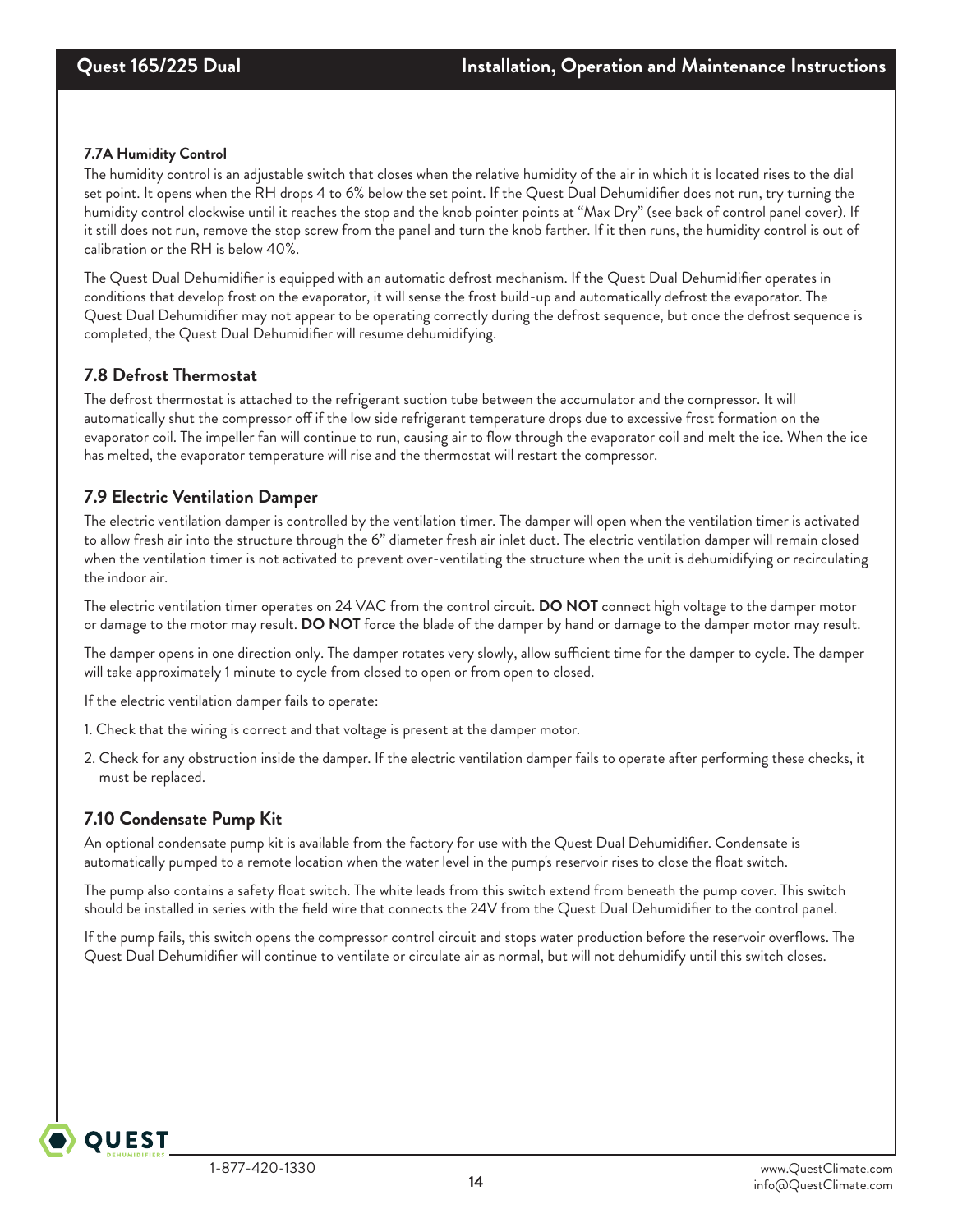

**Wiring Diagram of the Quest Dual Dehumidifier**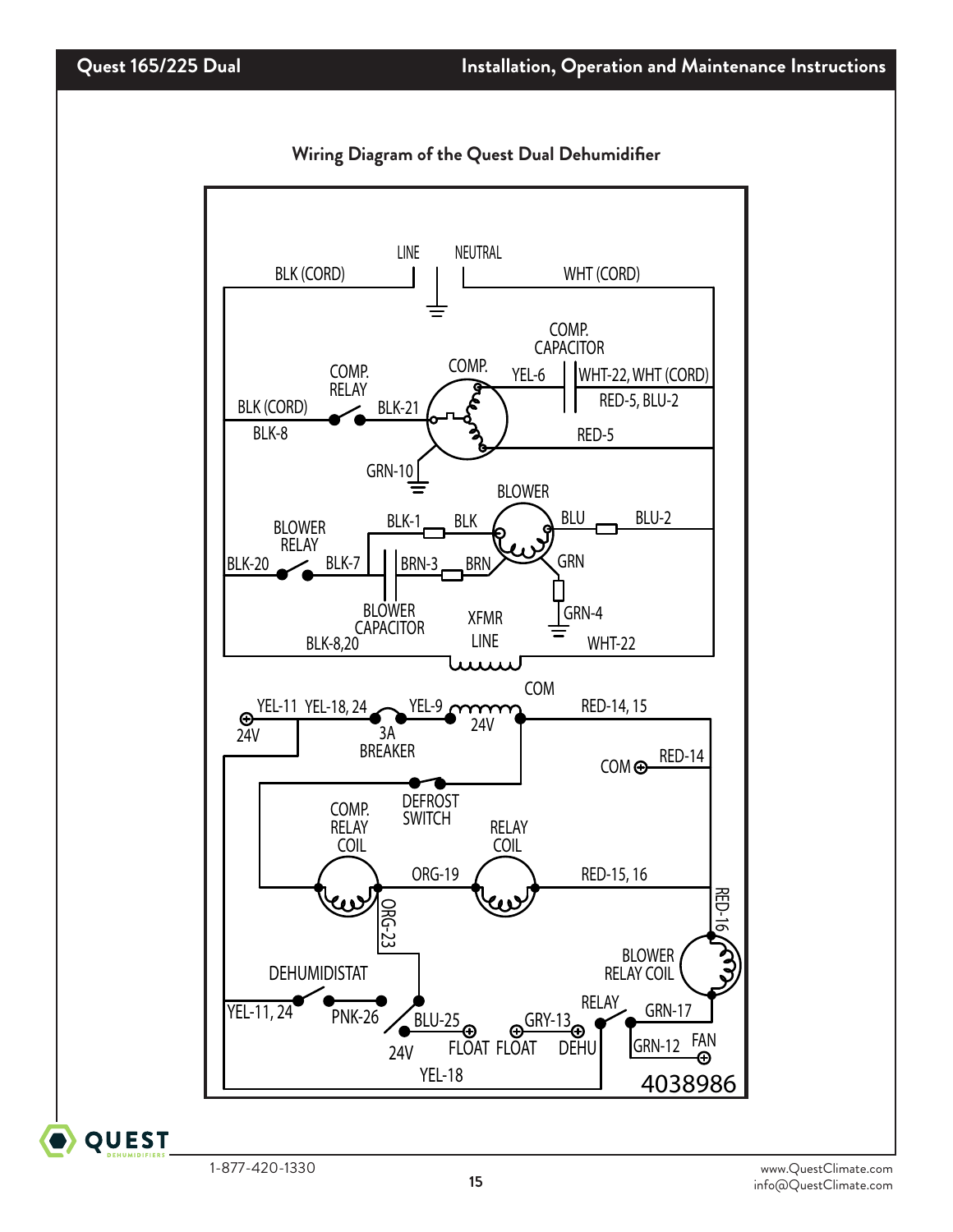### **Service Parts List**

| ltem<br>1<br>2<br>3<br>4<br>5<br>6<br>6<br>7<br>7 | Part No<br>4021475<br>4026221<br>4031085-02 1<br>4031086-05 1<br>4029510<br>4025741<br>4032229<br>4039982<br>4039984<br>4039986<br>4039988 | Qty<br>1<br>4<br>1<br>1<br>1<br>$\mathbf{1}$<br>1<br>1<br>1 | Description<br>Air Filter 16x20x2" MERV-11<br>Foot, Leveling, 5/16-18 x 2.25<br>Condenser Coil<br>E-Coat Evaporator Coil<br>Filter/Drier<br>(165 Dual) Thermostat, Defrost Control<br>(225 Dual) Thermostat, Defrost Control<br>(165 Dual) Compressor<br>(225 Dual) Compressor<br>(165 Dual) Compressor Overload<br><b>NOT SHOWN</b><br>(225 Dual) Compressor Overload<br><b>NOT SHOWN</b> | Item<br>8<br>8<br>9<br>9<br>10<br>10<br>11<br>12<br>13<br>14 | Part No<br>4039361<br>4036492<br>4035949-09 1<br>4035949-10<br>4037221-04<br>4037221-05<br>4020924<br>4022484<br>4036398<br>4036559 | Qty<br>$\mathbf{1}$<br>$\mathbf{1}$<br>$\overline{1}$<br>$\overline{1}$<br>$\overline{1}$<br>1<br>1<br>1<br>1 | Description<br>(165 Dual) Impeller<br>(225 Dual) Impeller<br>(165 Dual) Capacitor,<br>Run, 25 MFD, 440V<br>(225 Dual) Capacitor,<br>Run, 45 MFD, 440V<br>(165 Dual) Capacitor,<br>Fan, 4 MFD, 440V, Dry<br>(225 Dual) Capacitor,<br>Fan, 5 MFD, 440V, Dry<br>Relay, SPDT, 24V, 15A<br>Relay, SPST, 24V, 30A<br>XFMR, 240V, 50/60Hz, 24V, 40VA<br>Circuit Breaker NOT SHOWN |
|---------------------------------------------------|--------------------------------------------------------------------------------------------------------------------------------------------|-------------------------------------------------------------|--------------------------------------------------------------------------------------------------------------------------------------------------------------------------------------------------------------------------------------------------------------------------------------------------------------------------------------------------------------------------------------------|--------------------------------------------------------------|-------------------------------------------------------------------------------------------------------------------------------------|---------------------------------------------------------------------------------------------------------------|----------------------------------------------------------------------------------------------------------------------------------------------------------------------------------------------------------------------------------------------------------------------------------------------------------------------------------------------------------------------------|
|                                                   | <b>Optional Parts List</b><br>PART NO.                                                                                                     |                                                             | 目<br>♦<br>$\ensuremath{\mathsf{3}}$<br>$\left(2\right)$<br>$\begin{bmatrix} 8 \end{bmatrix}$<br>$\overline{9}$<br>(10)<br>كات<br>QTY.<br><b>DESCRIPTION</b>                                                                                                                                                                                                                                |                                                              | 4<br>ව⊢<br>∸<br>PART NO.                                                                                                            | (5)<br>(11)                                                                                                   | ō<br>႙<br>(13)<br>$^{(12)}$<br>QTY.<br><b>DESCRIPTION</b>                                                                                                                                                                                                                                                                                                                  |
| 4022220<br>4028607<br>4028610                     |                                                                                                                                            | 1                                                           | Pump Kit (110-120V)<br>Supply Duct Kit<br>Return Duct Kit                                                                                                                                                                                                                                                                                                                                  | 4028531<br>4020175<br>4036668                                |                                                                                                                                     | 2                                                                                                             | DEH 3000R Control, Remote<br>Controller, Humidity<br>Bracket, Hanging (2 Required)                                                                                                                                                                                                                                                                                         |